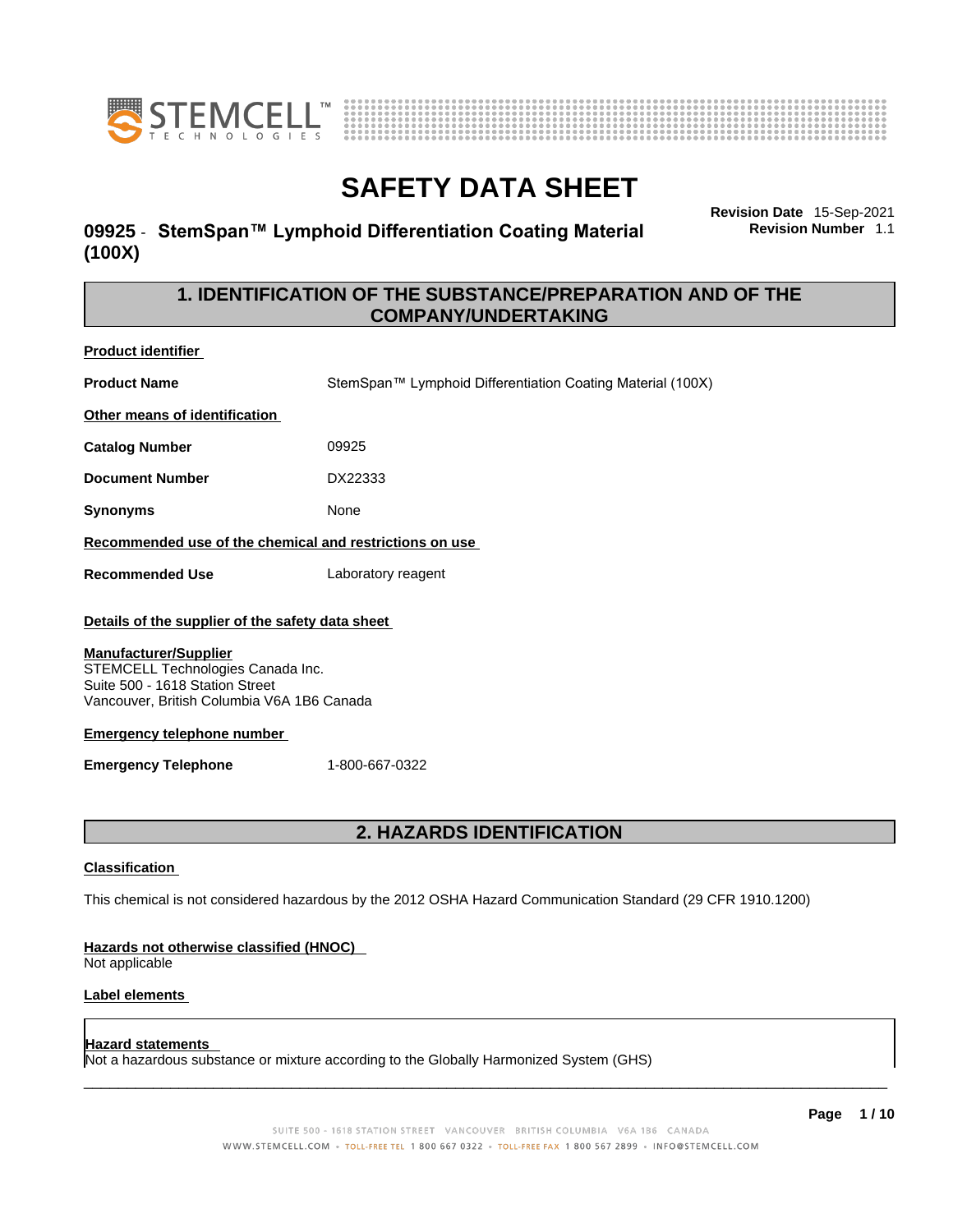



## \_\_\_\_\_\_\_\_\_\_\_\_\_\_\_\_\_\_\_\_\_\_\_\_\_\_\_\_\_\_\_\_\_\_\_\_\_\_\_\_\_\_\_\_\_\_\_\_\_\_\_\_\_\_\_\_\_\_\_\_\_\_\_\_\_\_\_\_\_\_\_\_\_\_\_\_\_\_\_\_\_\_\_\_\_\_\_\_\_\_\_\_\_ **Revision Date** 15-Sep-2021 **09925** - **StemSpan™ Lymphoid Differentiation Coating Material (100X)**

**Revision Number** 1.1

The product contains no substances which at their given concentration, are considered to be hazardous to health.

**Appearance** Clear **Physical state** Liquid **Odor** No data available

#### **Other Information**

Not applicable

**Unknown acute toxicity** 0 % of the mixture consists of ingredient(s) of unknown toxicity

0 % of the mixture consists of ingredient(s) of unknown acute oral toxicity

0 % of the mixture consists of ingredient(s) of unknown acute dermal toxicity

0 % of the mixture consists of ingredient(s) of unknown acute inhalation toxicity (gas)

0 % of the mixture consists of ingredient(s) of unknown acute inhalation toxicity (vapor)

0 % of the mixture consists of ingredient(s) of unknown acute inhalation toxicity (dust/mist)

### **3. COMPOSITION/INFORMATION ON INGREDIENTS**

#### **Substance**

Not applicable.

#### **Mixture**

Not a hazardous substance or mixture according to the Globally Harmonized System (GHS)

\*The exact percentage (concentration) ofcomposition has been withheld as a trade secret.

### **4. FIRST AID MEASURES**

#### **Description of first aid measures**

| <b>Inhalation</b>   | Remove to fresh air.                                                                                                    |
|---------------------|-------------------------------------------------------------------------------------------------------------------------|
| Eye contact         | Rinse thoroughly with plenty of water for at least 15 minutes, lifting lower and upper eyelids.<br>Consult a physician. |
| <b>Skin contact</b> | Wash skin with soap and water.                                                                                          |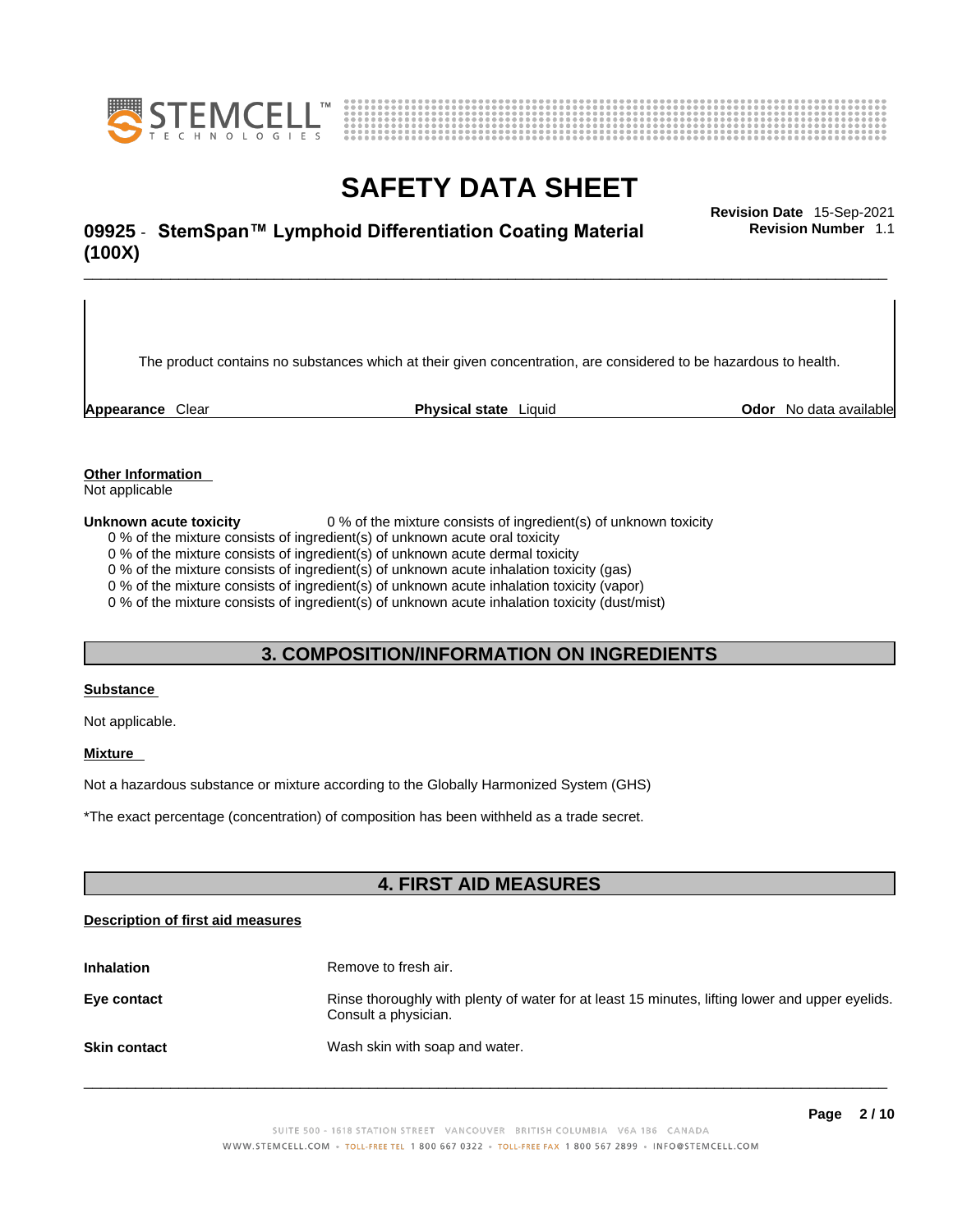



## \_\_\_\_\_\_\_\_\_\_\_\_\_\_\_\_\_\_\_\_\_\_\_\_\_\_\_\_\_\_\_\_\_\_\_\_\_\_\_\_\_\_\_\_\_\_\_\_\_\_\_\_\_\_\_\_\_\_\_\_\_\_\_\_\_\_\_\_\_\_\_\_\_\_\_\_\_\_\_\_\_\_\_\_\_\_\_\_\_\_\_\_\_ **Revision Date** 15-Sep-2021 **09925** - **StemSpan™ Lymphoid Differentiation Coating Material (100X)**

**Revision Number** 1.1

| Ingestion                                                                                                 | Clean mouth with water and drink afterwards plenty of water.                                                                          |  |
|-----------------------------------------------------------------------------------------------------------|---------------------------------------------------------------------------------------------------------------------------------------|--|
| Most important symptoms and effects, both acute and delayed                                               |                                                                                                                                       |  |
| <b>Symptoms</b>                                                                                           | No information available.                                                                                                             |  |
| Indication of any immediate medical attention and special treatment needed                                |                                                                                                                                       |  |
| Note to physicians                                                                                        | Treat symptomatically.                                                                                                                |  |
|                                                                                                           | <b>5. FIRE-FIGHTING MEASURES</b>                                                                                                      |  |
| <b>Suitable Extinguishing Media</b>                                                                       | Use extinguishing measures that are appropriate to local circumstances and the<br>surrounding environment.                            |  |
| Unsuitable extinguishing media                                                                            | CAUTION: Use of water spray when fighting fire may be inefficient.                                                                    |  |
| Specific hazards arising from the<br>chemical                                                             | No information available.                                                                                                             |  |
| <b>Explosion data</b><br>Sensitivity to Mechanical Impact None.<br><b>Sensitivity to Static Discharge</b> | None.                                                                                                                                 |  |
| Special protective equipment for<br>fire-fighters                                                         | Firefighters should wear self-contained breathing apparatus and full firefighting turnout<br>gear. Use personal protection equipment. |  |
|                                                                                                           | <b>6. ACCIDENTAL RELEASE MEASURES</b>                                                                                                 |  |
|                                                                                                           | Personal precautions, protective equipment and emergency procedures                                                                   |  |
| <b>Personal precautions</b>                                                                               | Ensure adequate ventilation.                                                                                                          |  |
| <b>Environmental precautions</b>                                                                          |                                                                                                                                       |  |
| <b>Environmental precautions</b>                                                                          | See Section 12 for additional Ecological Information.                                                                                 |  |

#### **Methods and material for containment and cleaning up**

**Methods for containment** Prevent further leakage or spillage if safe to do so.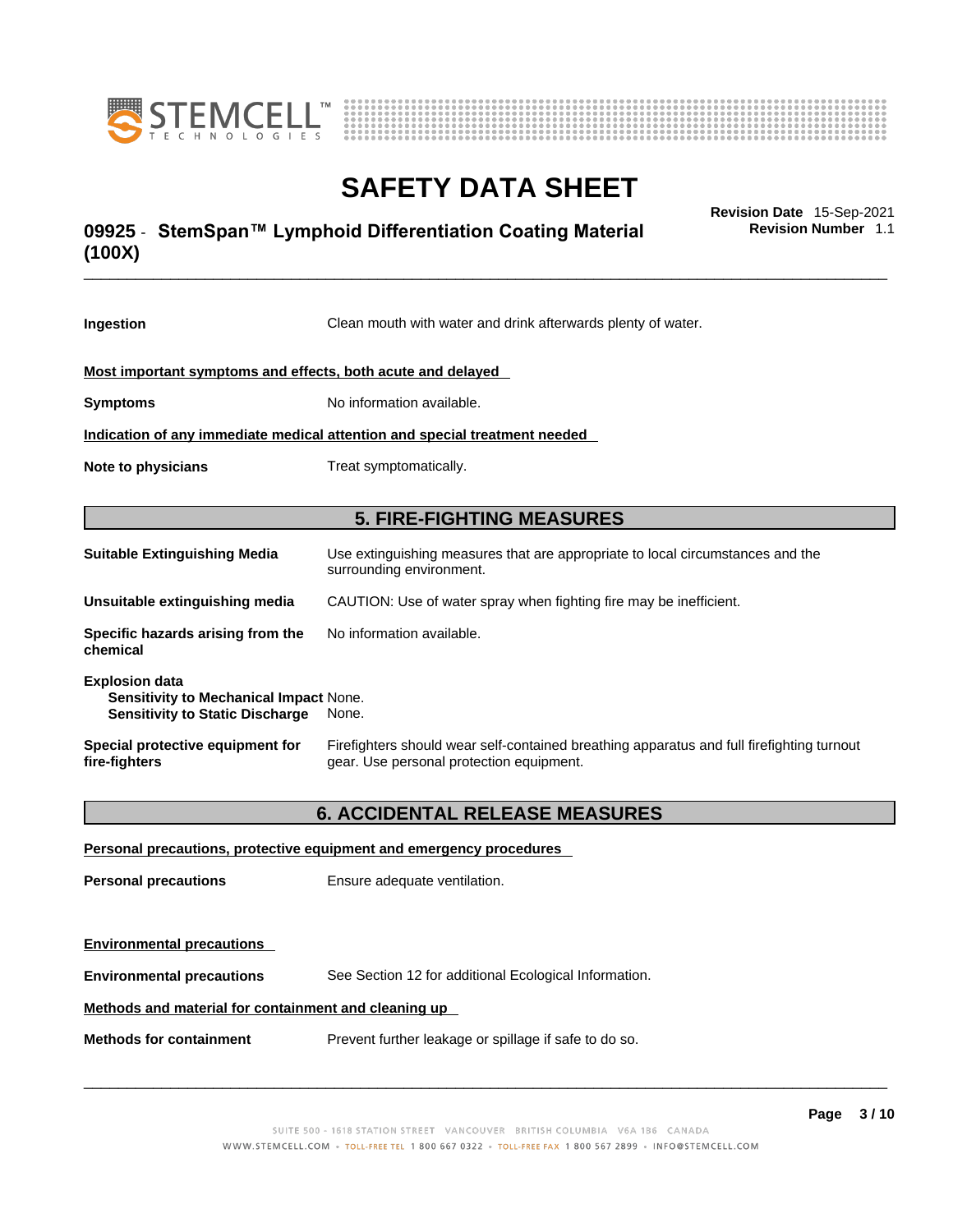



## \_\_\_\_\_\_\_\_\_\_\_\_\_\_\_\_\_\_\_\_\_\_\_\_\_\_\_\_\_\_\_\_\_\_\_\_\_\_\_\_\_\_\_\_\_\_\_\_\_\_\_\_\_\_\_\_\_\_\_\_\_\_\_\_\_\_\_\_\_\_\_\_\_\_\_\_\_\_\_\_\_\_\_\_\_\_\_\_\_\_\_\_\_ **Revision Date** 15-Sep-2021 **09925** - **StemSpan™ Lymphoid Differentiation Coating Material (100X)**

**Revision Number** 1.1

| Methods for cleaning up         | Pick up and transfer to properly labeled containers.                                 |
|---------------------------------|--------------------------------------------------------------------------------------|
| Prevention of secondary hazards | Clean contaminated objects and areas thoroughly observing environmental regulations. |

#### **7. HANDLING AND STORAGE**

| Advice on safe handling                                      | Handle in accordance with good industrial hygiene and safety practice.              |  |
|--------------------------------------------------------------|-------------------------------------------------------------------------------------|--|
| Conditions for safe storage, including any incompatibilities |                                                                                     |  |
| <b>Storage Conditions</b>                                    | Store in accordance with information listed on the Product Information Sheet (PIS). |  |

#### **8. EXPOSURE CONTROLS/PERSONAL PROTECTION**

#### **Control parameters**

**Precautions for safe handling**

**Exposure Limits** This product, as supplied, does not contain any hazardous materials with occupational exposure limits established by the region specific regulatory bodies.

#### **Appropriate engineering controls**

| <b>Engineering controls</b> | Showers              |
|-----------------------------|----------------------|
|                             | Eyewash stations     |
|                             | Ventilation systems. |

**Eye/face protection** No special protective equipment required.

**Individual protection measures, such as personal protective equipment**

**Skin and body protection** No special protective equipment required.

## **Respiratory protection** No protective equipment is needed under normal use conditions. If exposure limits are exceeded or irritation is experienced, ventilation and evacuation may be required.

**Other protection** This product contains material derived from human plasma. Donors have been tested and found negative for HIV-1 and -2, hepatitis B, and hepatitis C prior to donation. However, this product should be considered potentially infectious. Use controls and personal protection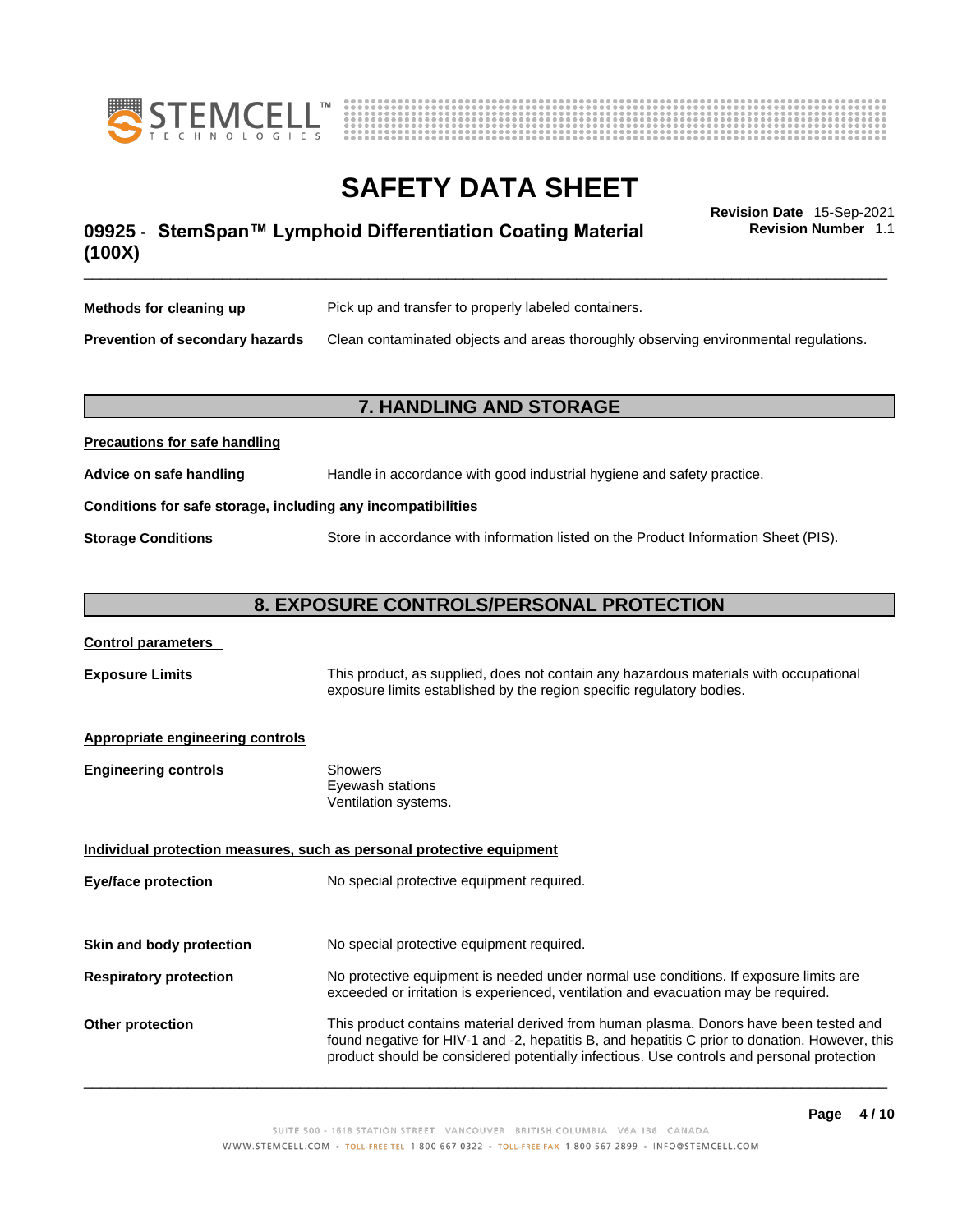



## \_\_\_\_\_\_\_\_\_\_\_\_\_\_\_\_\_\_\_\_\_\_\_\_\_\_\_\_\_\_\_\_\_\_\_\_\_\_\_\_\_\_\_\_\_\_\_\_\_\_\_\_\_\_\_\_\_\_\_\_\_\_\_\_\_\_\_\_\_\_\_\_\_\_\_\_\_\_\_\_\_\_\_\_\_\_\_\_\_\_\_\_\_ **Revision Date** 15-Sep-2021 **09925** - **StemSpan™ Lymphoid Differentiation Coating Material (100X)**

**Revision Number** 1.1

appropriate for biohazardous infectious materials, as described in: Canadian Biosafety Standards and Guidelines (CBSG), Second Edition.

**General hygiene considerations** Handle in accordance with good industrial hygiene and safety practice.

#### **9. PHYSICAL AND CHEMICAL PROPERTIES**

#### **Information on basic physical and chemical properties**

| <b>Physical state</b>                | Liquid             |
|--------------------------------------|--------------------|
| Appearance                           | Clear              |
| Color                                | No information ava |
| Odor                                 | No data available  |
| Odor threshold                       | No data available  |
| <b>Property</b>                      | Values             |
| рH                                   | No data available  |
| Melting point / freezing point       | No data available  |
| <b>Boiling point / boiling range</b> | No data available  |
| <b>Flash point</b>                   | No data available  |
| <b>Evaporation rate</b>              | No data available  |
| <b>Flammability (solid, gas)</b>     | No data available  |
| <b>Flammability Limit in Air</b>     |                    |
| <b>Upper flammability limit:</b>     | No data available  |
| Lower flammability limit:            | No data available  |
| Vapor pressure                       | No data available  |
| <b>Vapor density</b>                 | No data available  |
| <b>Relative density</b>              | No data available  |
| <b>Water solubility</b>              | No data available  |
| Solubility in other solvents         | No data available  |
| <b>Partition coefficient</b>         | No data available  |
| <b>Autoignition temperature</b>      | No data available  |
| <b>Decomposition temperature</b>     | No data available  |
| <b>Kinematic viscosity</b>           | No data available  |
| <b>Dynamic viscosity</b>             | No data available  |
| <b>Explosive properties</b>          | No data available  |
| <b>Oxidizing properties</b>          | No information ava |

**Other Information** 

**Liquid No information available Odor** No data available **No data available** 

**Explosive properties** No data available **Oxidizing properties** No information available No data available None known **No data available 1990 is compared to the compare None known<br>
<b>Mone known**<br>
None known **Roidata available 1996 Mone known<br>
<b>Roidata available None known**<br> **None known No data available Evaluation Reports** None known **Flammability (solid, gas)** No data available None known **No data available Lower flammability limit:** No data available **Vapora Available None known No data available None known None known None known None known None known None known** No data available **Relatively No data available None known No data available None known No data available None known Partition Partition Coefficient Coefficient Coefficient Coefficient Coefficient Coefficient Coefficient Coefficient Coefficient Coefficient Coefficient Coefficient Coefficient Coefficient C No data available None known No data available None known** No data available None known No data available None known

**Softening point** No information available **Molecular weight** No information available **Molecular formula** No information available **VOC Content (%)** No information available **Liquid Density** No information available **Bulk density No information available** 

#### **Property Values Remarks • Method**

**Flammability Limit in Air** None known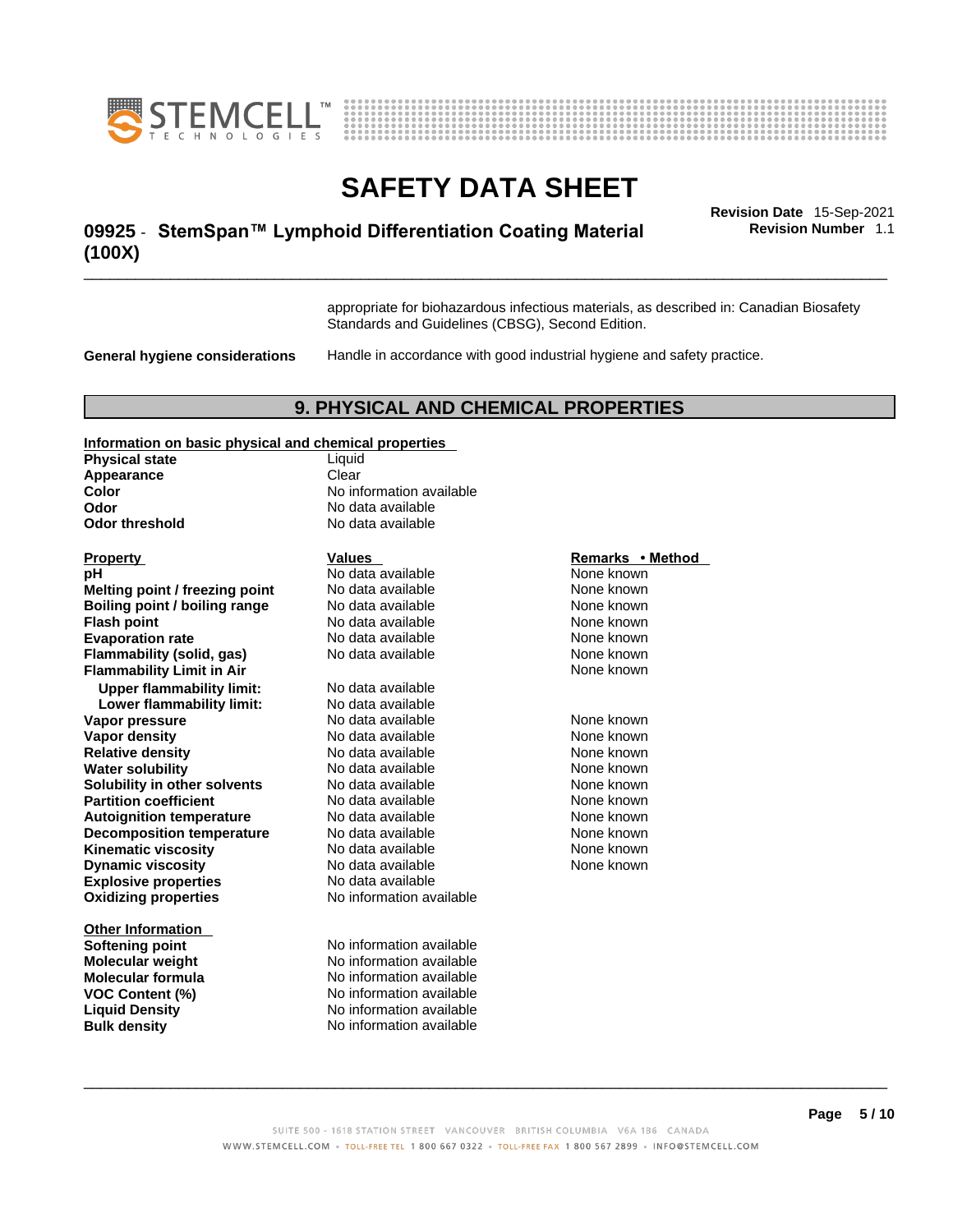



## \_\_\_\_\_\_\_\_\_\_\_\_\_\_\_\_\_\_\_\_\_\_\_\_\_\_\_\_\_\_\_\_\_\_\_\_\_\_\_\_\_\_\_\_\_\_\_\_\_\_\_\_\_\_\_\_\_\_\_\_\_\_\_\_\_\_\_\_\_\_\_\_\_\_\_\_\_\_\_\_\_\_\_\_\_\_\_\_\_\_\_\_\_ **Revision Date** 15-Sep-2021 **09925** - **StemSpan™ Lymphoid Differentiation Coating Material (100X)**

**Revision Number** 1.1

### **10. STABILITY AND REACTIVITY**

| <b>Reactivity</b>                                                       | No information available.                                                  |
|-------------------------------------------------------------------------|----------------------------------------------------------------------------|
| <b>Chemical stability</b>                                               | Stable under normal conditions.                                            |
| <b>Possibility of hazardous reactions</b> None under normal processing. |                                                                            |
| <b>Conditions to avoid</b>                                              | None known based on information supplied.                                  |
| Incompatible materials                                                  | None known based on information supplied.                                  |
|                                                                         | Hazardous decomposition products None known based on information supplied. |

## **11. TOXICOLOGICAL INFORMATION**

#### **Information on likely routes of exposure**

| <b>Product Information</b>                                                   |                                                                   |  |
|------------------------------------------------------------------------------|-------------------------------------------------------------------|--|
| <b>Inhalation</b>                                                            | Specific test data for the substance or mixture is not available. |  |
| Eye contact                                                                  | Specific test data for the substance or mixture is not available. |  |
| <b>Skin contact</b>                                                          | Specific test data for the substance or mixture is not available. |  |
| Ingestion                                                                    | Specific test data for the substance or mixture is not available. |  |
| Symptoms related to the physical, chemical and toxicological characteristics |                                                                   |  |

**Symptoms** No information available.

#### **Numerical measures of toxicity**

#### **Acute toxicity**

#### **Unknown acute toxicity** 0 % of the mixture consists of ingredient(s) of unknown toxicity

0 % of the mixture consists of ingredient(s) of unknown acute oral toxicity

0 % of the mixture consists of ingredient(s) of unknown acute dermal toxicity

0 % of the mixture consists of ingredient(s) of unknown acute inhalation toxicity (gas)

0 % of the mixture consists of ingredient(s) of unknown acute inhalation toxicity (vapor)

0 % of the mixture consists of ingredient(s) of unknown acute inhalation toxicity (dust/mist)

Product Information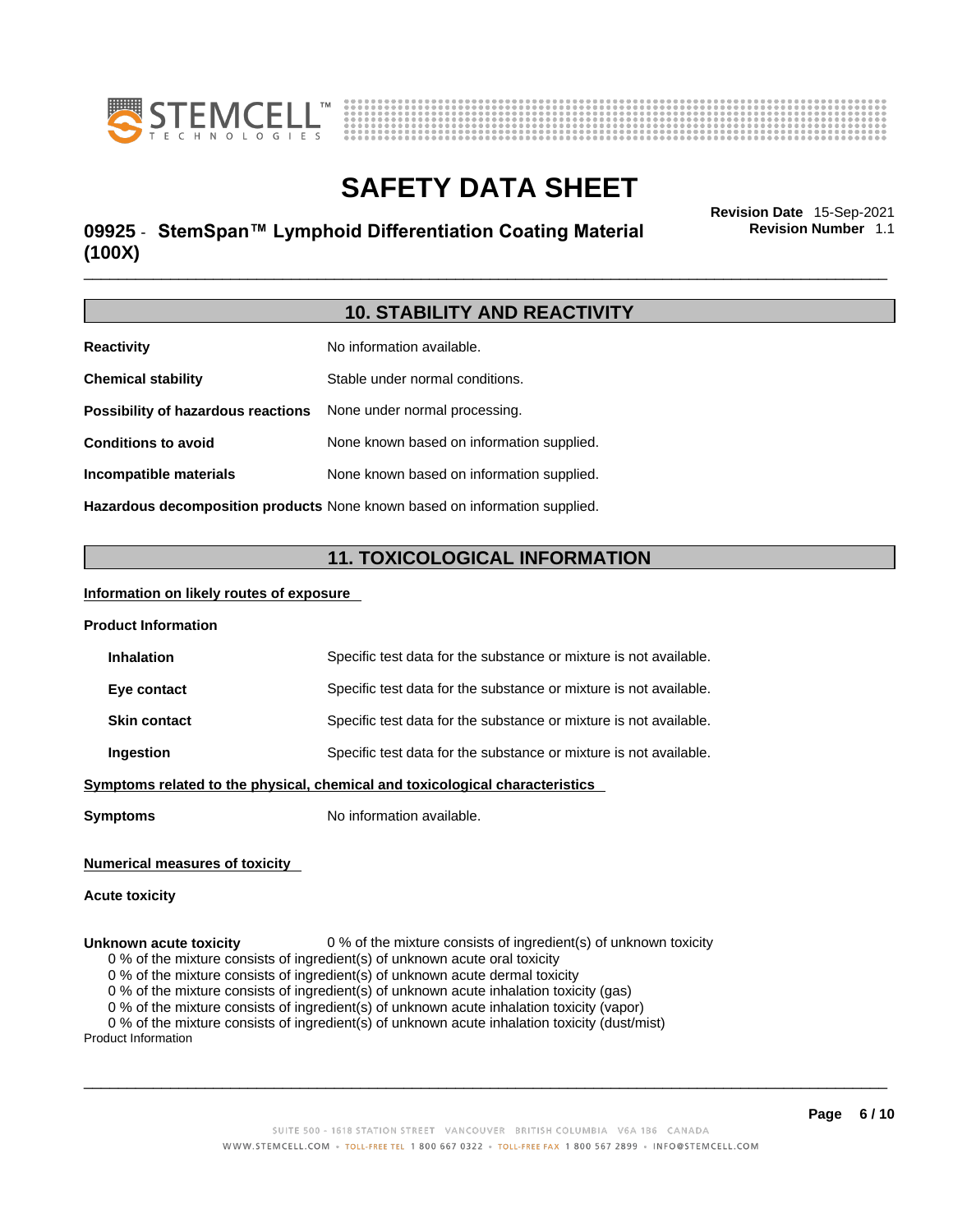



## \_\_\_\_\_\_\_\_\_\_\_\_\_\_\_\_\_\_\_\_\_\_\_\_\_\_\_\_\_\_\_\_\_\_\_\_\_\_\_\_\_\_\_\_\_\_\_\_\_\_\_\_\_\_\_\_\_\_\_\_\_\_\_\_\_\_\_\_\_\_\_\_\_\_\_\_\_\_\_\_\_\_\_\_\_\_\_\_\_\_\_\_\_ **Revision Date** 15-Sep-2021 **09925** - **StemSpan™ Lymphoid Differentiation Coating Material (100X)**

**Revision Number** 1.1

#### **Delayed and immediate effects as well as chronic effects from short and long-term exposure**

| <b>Skin corrosion/irritation</b>                                | No information available.                                                 |  |
|-----------------------------------------------------------------|---------------------------------------------------------------------------|--|
| <b>Product Information</b>                                      |                                                                           |  |
| Serious eye damage/eye irritation<br><b>Product Information</b> | No information available.                                                 |  |
| Respiratory or skin sensitization<br>Product Information        | No information available.                                                 |  |
| <b>Germ cell mutagenicity</b>                                   | No information available.                                                 |  |
| <b>Product Information</b>                                      |                                                                           |  |
| Carcinogenicity                                                 | No information available.                                                 |  |
| <b>Reproductive toxicity</b>                                    | No information available.<br><b>Product Information</b>                   |  |
|                                                                 |                                                                           |  |
| <b>STOT - single exposure</b>                                   | No information available.                                                 |  |
|                                                                 | <b>Product Information</b>                                                |  |
| <b>STOT - repeated exposure</b>                                 | No information available.                                                 |  |
|                                                                 | <b>Product Information</b>                                                |  |
| <b>Aspiration hazard</b>                                        | No information available.                                                 |  |
|                                                                 |                                                                           |  |
| <b>12. ECOLOGICAL INFORMATION</b>                               |                                                                           |  |
| <b>Ecotoxicity</b>                                              | The environmental impact of this product has not been fully investigated. |  |
|                                                                 | <b>Product Information</b>                                                |  |
| Persistence and degradability                                   | No information available.                                                 |  |

**Bioaccumulation** There is no data for this product.

**Other adverse effects** No information available.

### **13. DISPOSAL CONSIDERATIONS**

 $\_$  ,  $\_$  ,  $\_$  ,  $\_$  ,  $\_$  ,  $\_$  ,  $\_$  ,  $\_$  ,  $\_$  ,  $\_$  ,  $\_$  ,  $\_$  ,  $\_$  ,  $\_$  ,  $\_$  ,  $\_$  ,  $\_$  ,  $\_$  ,  $\_$  ,  $\_$  ,  $\_$  ,  $\_$  ,  $\_$  ,  $\_$  ,  $\_$  ,  $\_$  ,  $\_$  ,  $\_$  ,  $\_$  ,  $\_$  ,  $\_$  ,  $\_$  ,  $\_$  ,  $\_$  ,  $\_$  ,  $\_$  ,  $\_$  ,

#### **Waste treatment methods**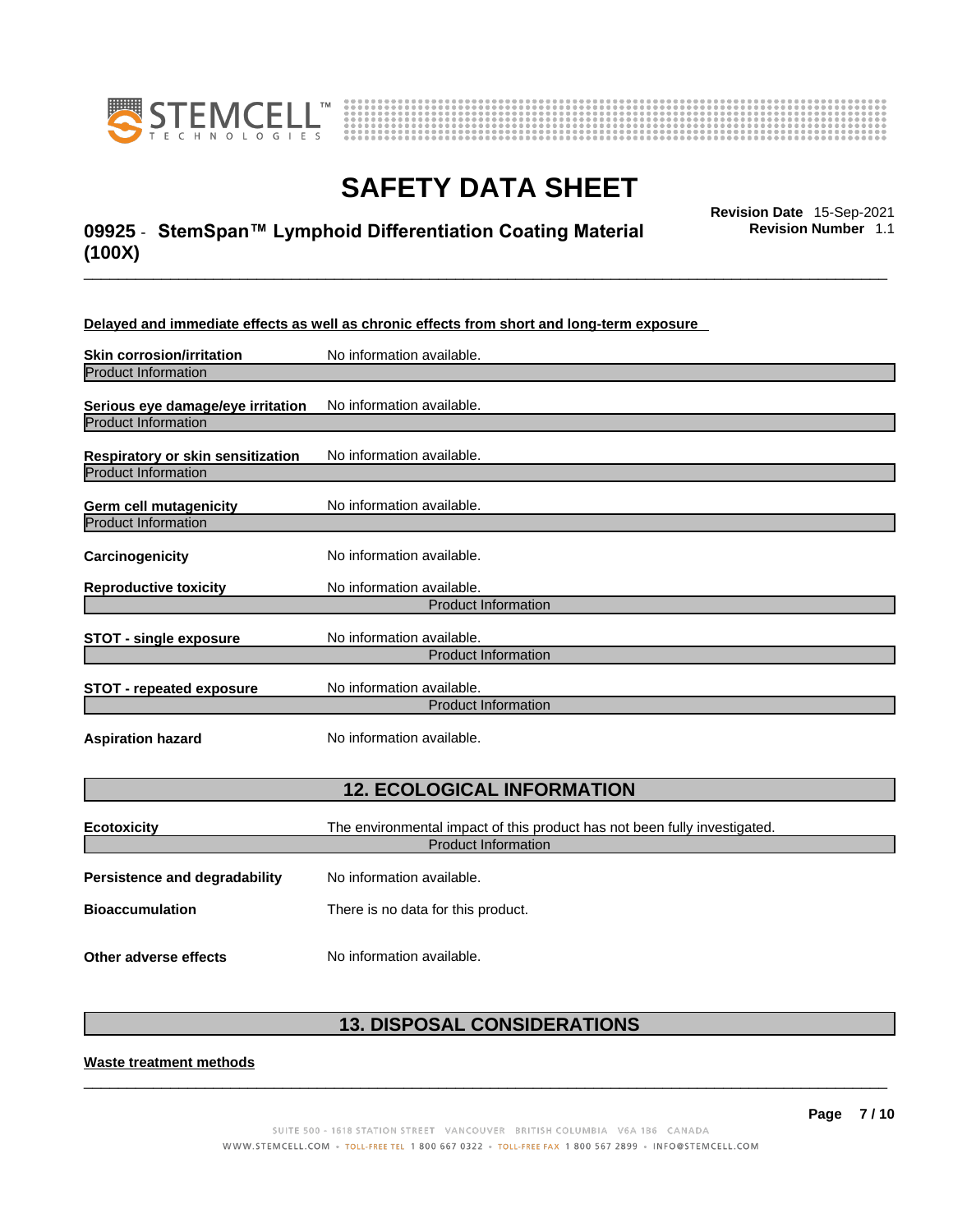



## \_\_\_\_\_\_\_\_\_\_\_\_\_\_\_\_\_\_\_\_\_\_\_\_\_\_\_\_\_\_\_\_\_\_\_\_\_\_\_\_\_\_\_\_\_\_\_\_\_\_\_\_\_\_\_\_\_\_\_\_\_\_\_\_\_\_\_\_\_\_\_\_\_\_\_\_\_\_\_\_\_\_\_\_\_\_\_\_\_\_\_\_\_ **Revision Date** 15-Sep-2021 **09925** - **StemSpan™ Lymphoid Differentiation Coating Material (100X)**

**Revision Number** 1.1

| Waste from residues/unused    | Dispose of in accordance with local regulations. Dispose of waste in accordance with |
|-------------------------------|--------------------------------------------------------------------------------------|
| products                      | environmental legislation.                                                           |
| <b>Contaminated packaging</b> | Do not reuse empty containers.                                                       |

### **14. TRANSPORT INFORMATION**

| <b>DOT</b>  | Not regulated |
|-------------|---------------|
| <b>TDG</b>  | Not regulated |
| <b>MEX</b>  | Not regulated |
| ICAO (air)  | Not regulated |
| <b>IATA</b> | Not regulated |
| <b>IMDG</b> | Not regulated |
| <b>RID</b>  | Not regulated |
| <b>ADR</b>  | Not regulated |
| <b>ADN</b>  | Not regulated |

### **15. REGULATORY INFORMATION**

| <b>International Inventories</b> |                 |
|----------------------------------|-----------------|
| <b>TSCA</b>                      | Does not comply |
| <b>DSL/NDSL</b>                  | Complies        |
| <b>EINECS/ELINCS</b>             | Complies        |
| <b>ENCS</b>                      | Does not comply |
| <b>IECSC</b>                     | Complies        |
| <b>KECL</b>                      | Does not comply |
| <b>PICCS</b>                     | Does not comply |
| <b>AICS</b>                      | Complies        |
|                                  |                 |

 **Legend:** 

 **TSCA** - United States Toxic Substances Control Act Section 8(b) Inventory

 **DSL/NDSL** - Canadian Domestic Substances List/Non-Domestic Substances List

 **EINECS/ELINCS** - European Inventory of Existing Chemical Substances/European List of Notified Chemical Substances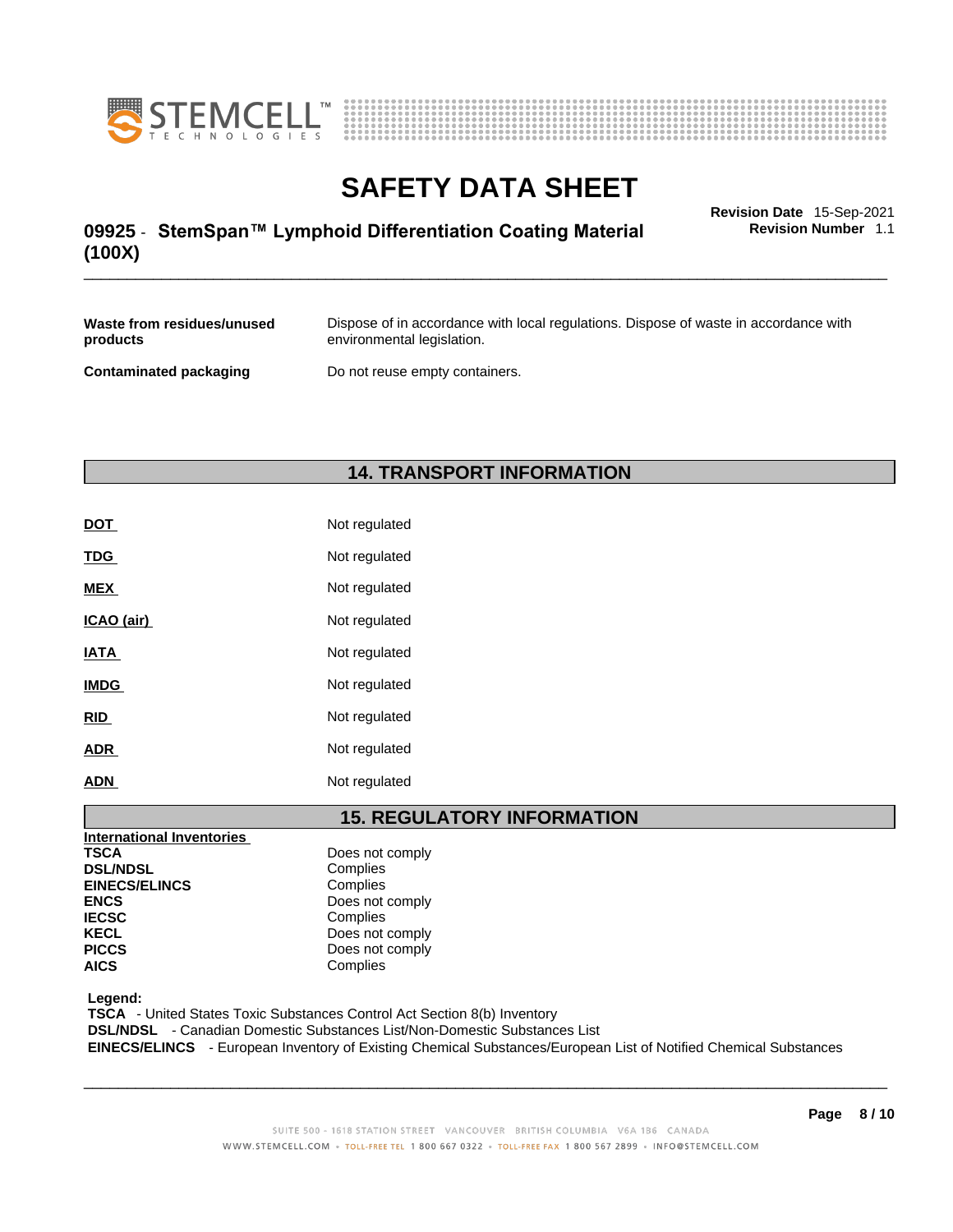



## \_\_\_\_\_\_\_\_\_\_\_\_\_\_\_\_\_\_\_\_\_\_\_\_\_\_\_\_\_\_\_\_\_\_\_\_\_\_\_\_\_\_\_\_\_\_\_\_\_\_\_\_\_\_\_\_\_\_\_\_\_\_\_\_\_\_\_\_\_\_\_\_\_\_\_\_\_\_\_\_\_\_\_\_\_\_\_\_\_\_\_\_\_ **Revision Date** 15-Sep-2021 **09925** - **StemSpan™ Lymphoid Differentiation Coating Material (100X)**

**Revision Number** 1.1

 **ENCS** - Japan Existing and New Chemical Substances

 **IECSC** - China Inventory of Existing Chemical Substances

 **KECL** - Korean Existing and Evaluated Chemical Substances

 **PICCS** - Philippines Inventory of Chemicals and Chemical Substances

 **AICS** - Australian Inventory of Chemical Substances

#### **US Federal Regulations**

#### **SARA 313**

Section 313 of Title III of the Superfund Amendments and Reauthorization Act of 1986 (SARA). This product does not contain any chemicals which are subject to the reporting requirements of the Act and Title 40 of the Code of Federal Regulations, Part 372.

#### **SARA 311/312 Hazard Categories**

| Acute health hazard               | No. |
|-----------------------------------|-----|
| <b>Chronic Health Hazard</b>      | No. |
| Fire hazard                       | N٥  |
| Sudden release of pressure hazard | No. |
| <b>Reactive Hazard</b>            | N٥  |

#### **CWA** (Clean Water Act)

This product does not contain any substances regulated as pollutants pursuant to the Clean Water Act (40 CFR 122.21 and 40 CFR 122.42).

#### **CERCLA**

This material, as supplied, does not contain any substances regulated as hazardous substances under the Comprehensive Environmental Response Compensation and Liability Act (CERCLA) (40 CFR 302) or the Superfund Amendments and Reauthorization Act (SARA) (40 CFR 355). There may be specific reporting requirements at the local, regional, or state level pertaining to releases of this material.

#### **US State Regulations**

#### **California Proposition 65**

This product does not contain any Proposition 65 chemicals.

#### **U.S. State Right-to-Know Regulations**

#### **US State Regulations**

| Chemical name    | New Jersev | Massachusetts | Pennsylvania |
|------------------|------------|---------------|--------------|
| Water            |            |               |              |
| 732-18-5<br>フフへへ |            |               |              |

#### **U.S. EPA Label Information**